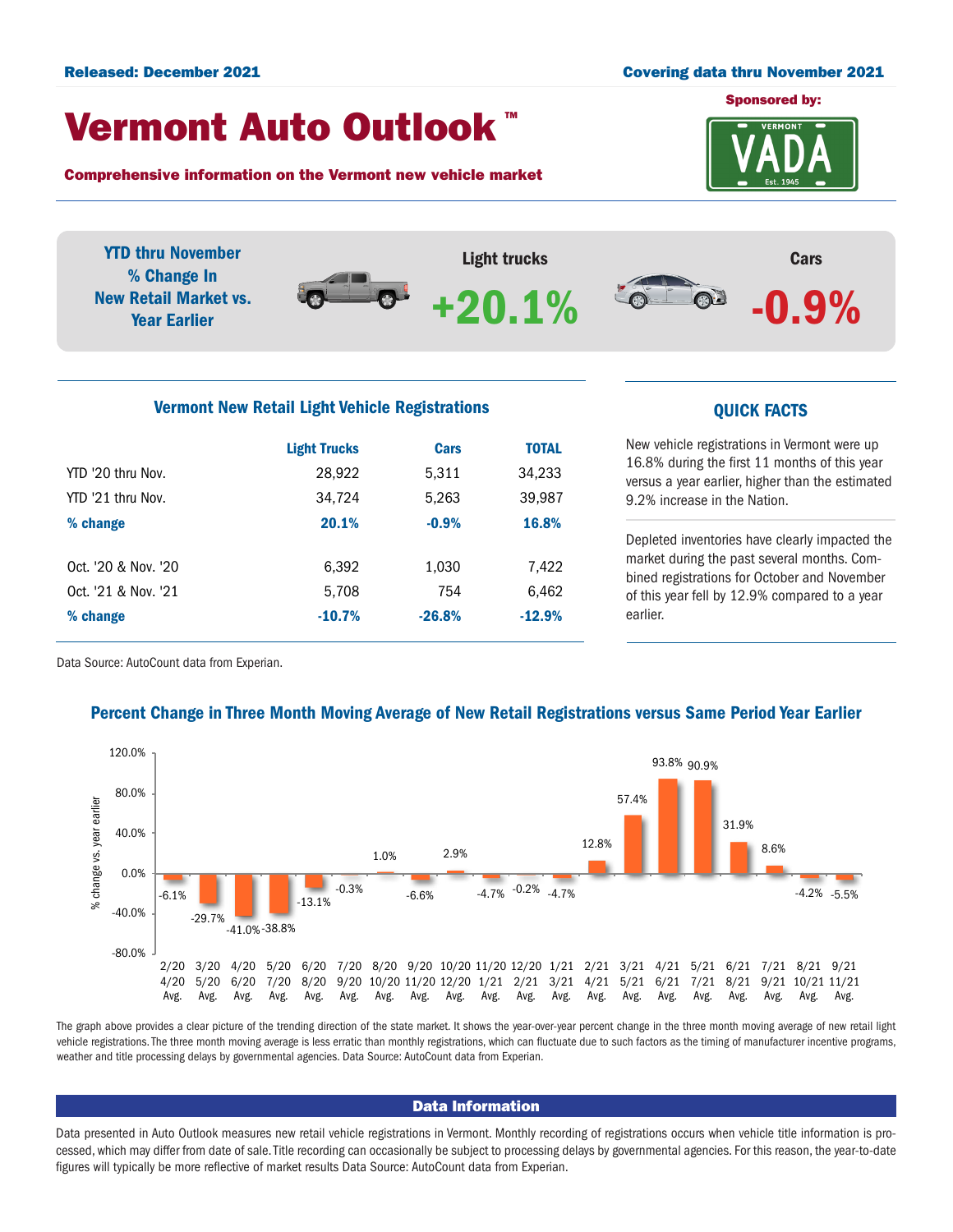### Page 2 Released: December 2021



| Vermont New Retail Car and Light Truck Registrations                    |                  |                        |                |                 |          |                                |                  |                   |            |            |
|-------------------------------------------------------------------------|------------------|------------------------|----------------|-----------------|----------|--------------------------------|------------------|-------------------|------------|------------|
|                                                                         | Number           | Oct. and Nov. Combined |                | YTD thru Nov.   |          | <b>YTD</b><br>Market Share (%) |                  |                   |            |            |
|                                                                         | of dealers       | 2020                   | 2021           | % chg.          | 2020     | 2021                           | % chg.           | 2020              | 2021       | Chg.       |
| <b>TOTAL</b>                                                            |                  | 7,422                  | 6,462          | $-12.9%$        | 34,233   | 39,987                         | 16.8%            |                   |            |            |
| Cars                                                                    |                  | 1,030                  | 754            | $-26.8%$        | 5,311    | 5,263                          | $-0.9%$          | $\overline{15.5}$ | 13.2       | $-2.4$     |
| <b>Trucks</b>                                                           |                  | 6,392                  | 5,708          | $-10.7%$        | 28,922   | 34,724                         | 20.1%            | 84.5              | 86.8       | 2.4        |
| Domestic Brands                                                         |                  | 3,267                  | 2,764          | $-15.4%$        | 15,292   | 17,143                         | 12.1%            | 44.7              | 42.9       | $-1.8$     |
| European Brands                                                         |                  | 545                    | 603            | 10.6%           | 2,518    | 3,237                          | 28.6%            | 7.4               | 8.1        | 0.7        |
| Japanese Brands                                                         |                  | 3,274                  | 2,802          | $-14.4%$        | 14,992   | 17,723                         | 18.2%            | 43.8              | 44.3       | 0.5        |
| Korean Brands                                                           |                  | 336                    | 293            | $-12.8%$        | 1,431    | 1,884                          | 31.7%            | 4.2               | 4.7        | 0.5        |
| Acura                                                                   | $\mathbf{1}$     | 31                     | 23             | $-25.8%$        | 147      | 184                            | 25.2%            | 0.4               | 0.5        | 0.0        |
| Alfa Romeo                                                              |                  | $\overline{2}$         | $\overline{2}$ |                 | 8        | 6                              | $-25.0%$         | 0.0               | 0.0        | 0.0        |
| Audi                                                                    | 2                | 70                     | 80             | 14.3%           | 381      | 600                            | 57.5%            | 1.1               | 1.5        | 0.4        |
| <b>BMW</b>                                                              |                  | 45                     | 48             | 6.7%            | 164      | 249                            | 51.8%            | 0.5               | 0.6        | 0.1        |
| <b>Buick</b>                                                            | 9                | 92                     | 69             | $-25.0%$        | 442      | 513                            | 16.1%            | 1.3               | 1.3        | $0.0\,$    |
| Cadillac                                                                | 5                | 22                     | 16             | $-27.3%$        | 82       | 136                            | 65.9%            | 0.2               | 0.3        | 0.1        |
| Chevrolet                                                               | 13               | 725                    | 450            | $-37.9%$        | 3,504    | 3,415                          | $-2.5%$          | 10.2              | 8.5        | $-1.7$     |
| Chrysler                                                                | 10               | 21                     | 9              | $-57.1%$        | 74       | 106                            | 43.2%            | 0.2               | 0.3        | 0.0        |
| Dodge                                                                   | 9                | 48                     | 37             | $-22.9%$        | 209      | 247                            | 18.2%            | 0.6               | 0.6        | 0.0        |
| FIAT                                                                    | 1                | 5                      | $\mathbf{1}$   | $-80.0%$        | 16       | 7                              | $-56.3%$         | 0.0               | 0.0        | 0.0        |
| Ford                                                                    | 16               | 991                    | 1,024          | 3.3%            | 4,715    | 5,087                          | 7.9%             | 13.8              | 12.7       | $-1.1$     |
| Genesis                                                                 | 1                | $\pmb{0}$              | 3              |                 | 4        | 12                             | 200.0%           | 0.0               | 0.0        | 0.0        |
| <b>GMC</b>                                                              | 9                | 438                    | 255            | $-41.8%$        | 2,059    | 2,214                          | 7.5%             | 6.0               | 5.5        | $-0.5$     |
| Honda                                                                   | 4                | 607                    | 492            | $-18.9%$        | 2,667    | 3,204                          | 20.1%            | 7.8               | 8.0        | 0.2        |
| Hyundai                                                                 | 3                | 131                    | 137            | 4.6%            | 549      | 777                            | 41.5%            | 1.6               | 1.9        | $0.3\,$    |
| Infiniti                                                                | 0                | 3                      | $\pmb{0}$      | $-100.0%$       | 12       | 11                             | $-8.3%$          | 0.0               | 0.0        | 0.0        |
| Jaguar                                                                  | 0                | 3                      | 4              | 33.3%           | 10       | 13                             | 30.0%            | 0.0               | 0.0        | $0.0\,$    |
| Jeep                                                                    | 9                | 459                    | 413            | $-10.0%$        | 2,028    | 2,656                          | 31.0%            | 5.9               | 6.6        | 0.7        |
| Kia                                                                     | 3<br>$\mathbf 0$ | 205                    | 153            | $-25.4%$        | 878      | 1,095                          | 24.7%            | 2.6               | 2.7        | 0.2        |
| Land Rover                                                              | 0                | 12                     | 16             | 33.3%           | 44       | 90                             | 104.5%           | 0.1               | 0.2        | $0.1\,$    |
| Lexus                                                                   |                  | 20<br>10               | 19<br>10       | $-5.0%$<br>0.0% | 65<br>67 | 100                            | 53.8%<br>$-1.5%$ | 0.2<br>0.2        | 0.3<br>0.2 | 0.1<br>0.0 |
| Lincoln<br>Mazda                                                        | 2                | 99                     | 130            | 31.3%           | 440      | 66<br>752                      | 70.9%            | 1.3               | 1.9        | 0.6        |
| Mercedes                                                                | $\mathbf{1}$     | 41                     | 52             | 26.8%           | 160      | 285                            | 78.1%            | 0.5               | 0.7        | 0.2        |
| <b>MINI</b>                                                             | 1                | 12                     | 9              | $-25.0%$        | 47       | 81                             | 72.3%            | 0.1               | 0.2        | 0.1        |
| Mitsubishi                                                              | 2                | 73                     | 78             | 6.8%            | 365      | 415                            | 13.7%            | 1.1               | $1.0$      | 0.0        |
| Nissan                                                                  | 5 <sup>1</sup>   | 201                    | 222            | 10.4%           | 1,170    | 1,341                          | 14.6%            | 3.4               | 3.4        | $-0.1$     |
| Other                                                                   |                  | 16                     | 11             | $-31.3%$        | 137      | 58                             | $-57.7%$         | 0.4               | 0.1        | $-0.3$     |
| Porsche                                                                 | $\overline{0}$   | 9                      | 4              | $-55.6%$        | 35       | 42                             | 20.0%            | 0.1               | 0.1        | 0.0        |
| Ram                                                                     | 6                | 413                    | 394            | $-4.6%$         | 1,936    | 2,371                          | 22.5%            | 5.7               | 5.9        | 0.3        |
| Subaru                                                                  |                  | 981                    | 761            | $-22.4%$        | 4,595    | 4,744                          | 3.2%             | 13.4              | 11.9       | $-1.6$     |
| Tesla                                                                   | 0                | 47                     | 86             | 83.0%           | 169      | 327                            | 93.5%            | 0.5               | 0.8        | 0.3        |
| Toyota                                                                  |                  | 1,247                  | 1,068          | $-14.4%$        | 5,432    | 6,932                          | 27.6%            | 15.9              | 17.3       | 1.5        |
| Volkswagen                                                              |                  | 239                    | 277            | 15.9%           | 1,256    | 1,342                          | 6.8%             | 3.7               | 3.4        | $-0.3$     |
| Volvo                                                                   |                  | 104                    | 109            | 4.8%            | 366      | 509                            | 39.1%            | 1.1               | 1.3        | 0.2        |
| Top ten brands are shaded grey.<br>Source: AutoCount data from Experian |                  |                        |                |                 |          |                                |                  |                   |            |            |

At Auto Outlook, we strive to provide accurate analyses based upon the data available to us. Auto Outlook can make no representation or warranty with respect to the accuracy or completeness of the data we provide or the projections that we make based upon such data. Auto Outlook expressly disclaims any such warranties, and undue reliance should not be placed on any analysis. Auto Outlook undertakes no obligation to revise any forecasts or analyses, whether as a result of any new data, the occurrence of future events, or otherwise.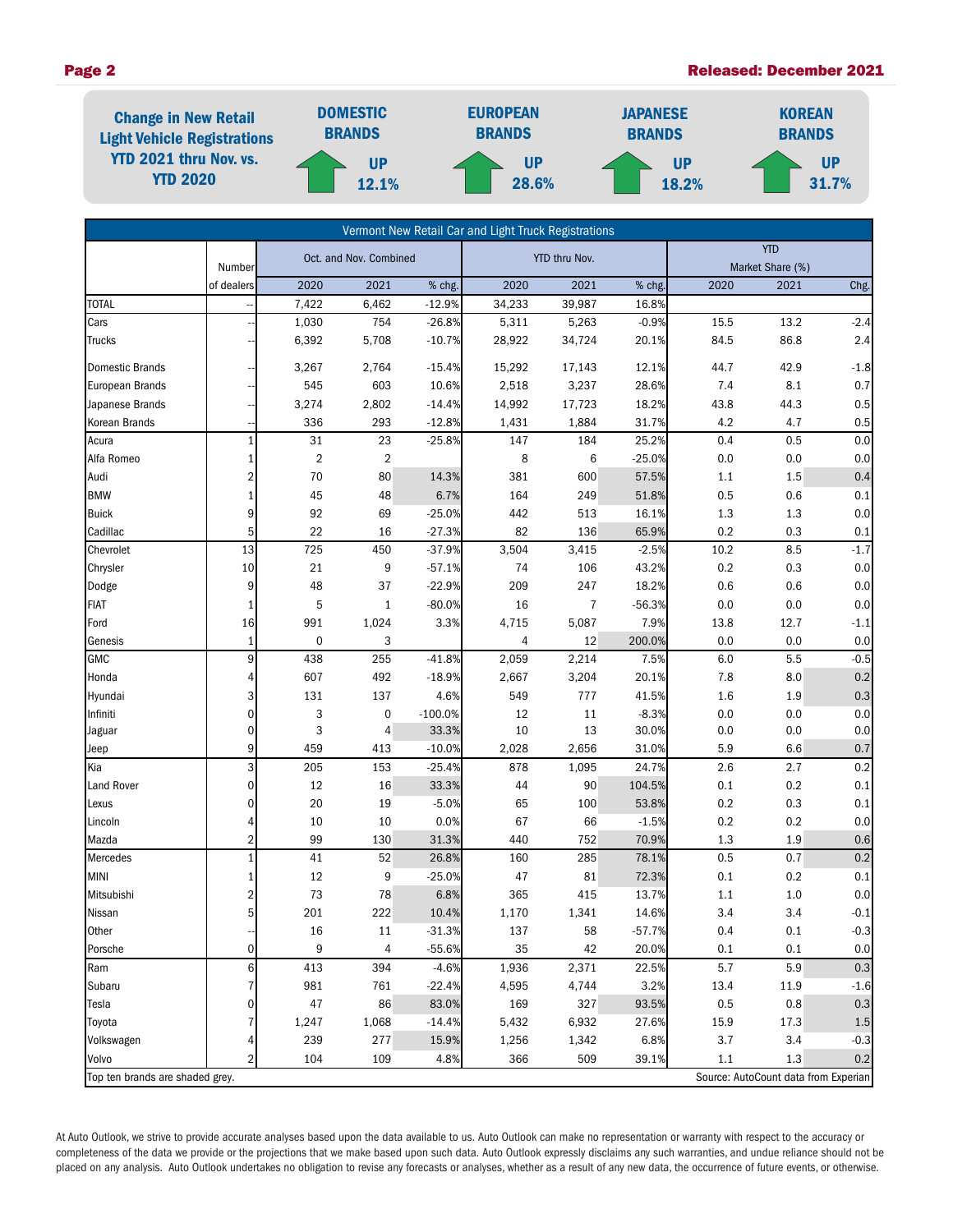# Percent Change in Brand Registrations YTD 2021 thru November vs. YTD 2020 (Top 25 selling brands)



#### 3.4% 3.7%  $5.4\%$ 9.8% 9.4% 8.5% 4.4% 9.8% 13.5% 5.5% 5.9% 8.0% 11.9% 12.7% 17.3% Chevrolet Subaru Ford Toyota

Vermont Market Share YTD 2021 thru November (Top 25 selling brands in state)

2.3%  $2.20$  $^{0.8\%}$ <sub>2.2</sub>% 0.6% 1.0% 0.9% 1.3% 1.4% 1.3% 1.4% 1.5% 2.4% 1.9% 5.2% 4.9% 5.3%  $\frac{3.4\%}{2.5\%}$ 0.6% 0.7% 1.9% 2.7% 3.4% 0.0% 5.0% 10.0% 15.0% 20.0% BMW Mercedes Tesla Mitsubishi Volvo Buick Audi Mazda Hyundai Kia Nissan Volkswagen GMC Ram Jeep Honda ■State  $U.S.$ 



Registrations increased by more than 50% for Tesla, Mercedes, Mazda, Cadillac, Audi, Lexus, and **BMW** 



Toyota, Ford, Subaru, Chevrolet, and Honda were market share leaders in Vermont

Data Source: AutoCount data from Experian.

Attribution notice: Any material quoted must be attributed to Vermont Auto Outlook, published by Auto Outlook, Inc. on behalf of the Vermont Vehicle and Automotive Distributors Association. Data source must also be shown as "Data Source: AutoCount Data from Experian." Please contact the association with any questions or comments regarding the publication.